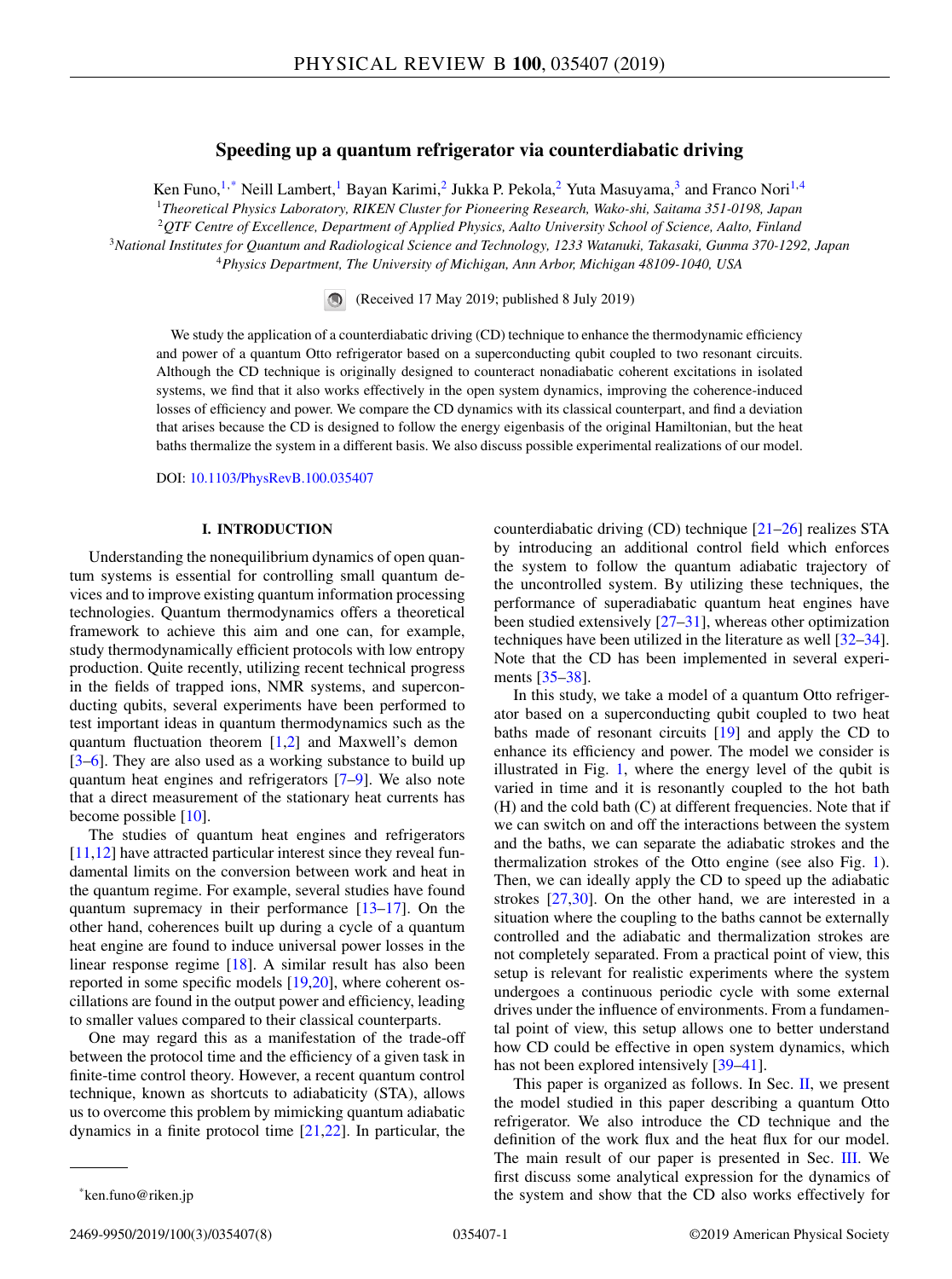<span id="page-1-0"></span>

FIG. 1. (a) Scheme of the quantum refrigerator studied here. (1),(3) Adiabatic strokes by changing the energy level of the qubit. During these processes, the qubit is off-resonant with the baths and the work is supplied to or extracted from the qubit. (2) Thermalization stroke with respect to the hot bath (H). Energy is transferred from the qubit to the hot bath. (4) Thermalization stroke with respect to the cold bath (C). Energy is transferred from the cold bath to the qubit. (b) Possible experimental realizations of the quantum refrigerator using a superconducting qubit coupled to two RLC resonators and a microwave drive line. The transmon qubit Hamiltonian is given by Eq. (1), where the Josephson coupling energy [related to  $q(t)$ ] is tuned by an externally applied magnetic flux  $\Phi$ . The input microwave drive realizes the counterdiabatic driving Hamiltonian Eq. [\(12\)](#page-2-0). The hot and cold heat baths made of RLC resonators are capacitively coupled to the qubit and the dissipative dynamics of the system is described by Eq. [\(15\)](#page-2-0).

the open quantum system of this example. We then discuss how CD improves the heat transfer and the thermodynamic efficiency of the refrigerator in the fast driving regimes. In Sec. [IV,](#page-5-0) we discuss possible experimental realizations of the quantum refrigerator studied in this paper. In Sec. [V,](#page-5-0) we conclude this paper.

### **II. MODEL**

The Hamiltonian of the qubit is given by the Landau-Zener-type model

$$
H_0(t) = -E_0[\Delta \sigma_x + q(t)\sigma_z], \tag{1}
$$

where  $E_0$  is the overall energy of the qubit,  $\Delta$  characterizes the minimum gap,  $q(t)$  describes the external driving, and  $\sigma_x$  is the Pauli-X-matrix, etc. Here, we choose  $q(t)$  as a periodic function varying from  $q = 0$  to  $q = 1/2$ . We choose the truncated trapezoidal form

$$
q(t) = \frac{1}{4} \left( 1 + \frac{\tanh(a \cos \Omega t)}{\tanh(a)} \right),\tag{2}
$$



FIG. 2. Functional form of the drivings  $q(t)$  (2) (black curve) and  $\dot{\theta}_t$  [\(13\)](#page-2-0) (orange curves) for one cycle. Here,  $\dot{\theta}_t$  is plotted for  $\Omega =$ 0.1,  $\Omega = 0.05$ , and  $\Omega = 0.01$  (from top to bottom). Note that the amplitude of  $\dot{\theta}_t$  is proportional to  $\Omega$ . We choose the parameters  $a =$ 2,  $E_0 = 1$ , and  $\Delta = 0.12$ .

which in earlier works was shown to give the best thermodynamic efficiency among several different functional forms [\[19\]](#page-6-0). Here,  $\Omega$  is the driving frequency and *a* is a parameter adjusting the waveform of the periodic drive (see Fig. 2). The energy difference between the excited state and the ground state is given by

$$
\Delta \epsilon(t) = 2E_0 \sqrt{\Delta^2 + q^2(t)}.
$$
 (3)

The instantaneous eigenenergies of  $H_0$  are given by  $\epsilon_{e/g}(t)$  =  $\pm\Delta\epsilon/2$  and the corresponding energy eigenstates are given by

$$
|\epsilon_{e}(t)\rangle = \cos\theta_{t}|\uparrow\rangle + \sin\theta_{t}|\downarrow\rangle, |\epsilon_{g}(t)\rangle = \sin\theta_{t}|\uparrow\rangle - \cos\theta_{t}|\downarrow\rangle, \tag{4}
$$

where  $\theta_t = (1/2) \cot^{-1}(q/\Delta)$ .

Now we consider the dissipative dynamics of the system coupled to the hot and cold baths. The coupling between the system and the bath  $i = \{C, H\}$  is assumed to take the forms  $H_{int}^{i} = \sigma_y \otimes B^i$ , where  $B^i$  is the operator of the bath *i* (including the coupling constant). Note that we discuss the case of a  $\sigma_y$  (transversal) coupling between the system and the bath *i* [see also Fig. 1(b)], although a  $\sigma$ <sub>z</sub> (longitudinal) coupling does not significantly change the qualitative behavior of the results presented in this paper. After taking the standard weak-coupling, Born-Markov, and rotating-wave approximations, the reduced dynamics of the system is given by the time-dependent Lindblad master equation [\[42–44\]](#page-7-0)

$$
\partial_t \rho = -i[H_0, \rho] + D^C[\rho] + D^H[\rho], \tag{5}
$$

where we set  $\hbar = 1$  for simplicity. Here, the dissipator describing the effect of the bath *i* is given by

$$
D^{i}[\rho] = S^{i}(\Delta \epsilon) [L\rho L^{\dagger} - \frac{1}{2} \{L^{\dagger}L, \rho\}]
$$
  
+ 
$$
S^{i}(-\Delta \epsilon) [L^{\dagger} \rho L - \frac{1}{2} \{L L^{\dagger}, \rho\}],
$$
 (6)

where  ${A, B} = AB + BA$  denotes the anticommutation relation and

$$
L = |\epsilon_{g}\rangle\langle\epsilon_{g}|\sigma_{y}|\epsilon_{e}\rangle\langle\epsilon_{e}| = i|\epsilon_{g}\rangle\langle\epsilon_{e}| \tag{7}
$$

is the time-dependent Lindblad operator describing a jump from the excited state to the ground state. Here,  $S^i(\omega)$  is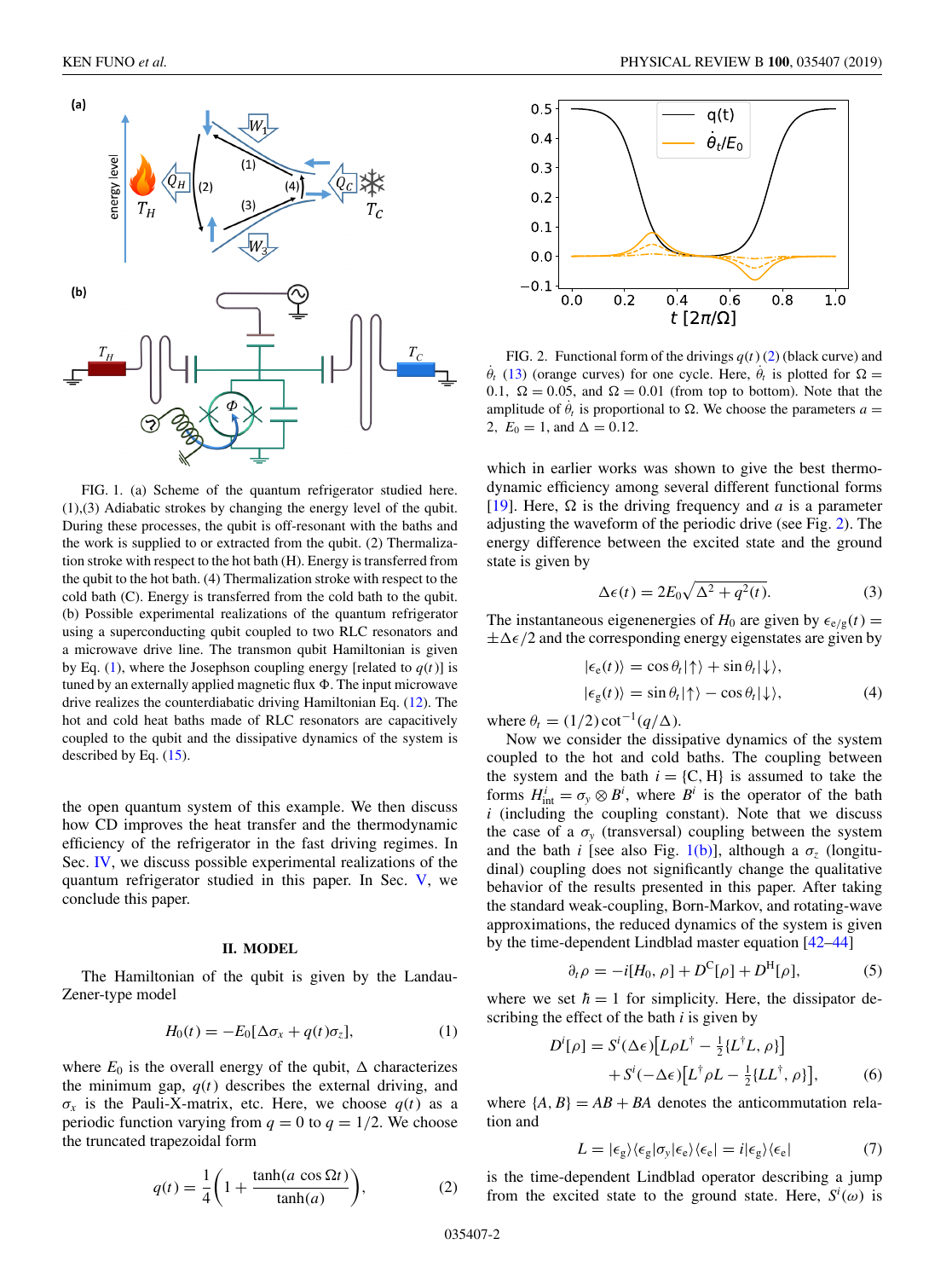<span id="page-2-0"></span>the noise power spectrum of the environment and it is related to the one-sided Fourier transform of the bath correlation function  $g^i(\tau) = \langle B^i(\tau)B^i(0) \rangle$  as  $\int_0^\infty d\tau \, e^{i\omega \tau} g^i(\tau) =$  $\frac{1}{2}S^{i}(\omega) + i\lambda^{i}(\omega)$ . Note that we ignore the Lamb shift term  $\lambda^i(\omega)$  in Eq. [\(5\)](#page-1-0) for simplicity.

In this paper, we consider the following form of the noise power spectrum:

$$
S^{i}(\Delta \epsilon) = \frac{g_{i}}{2} \frac{1}{1 + Q_{i}^{2} (\Delta \epsilon / \omega_{i} - \omega_{i} / \Delta \epsilon)^{2}} \frac{\Delta \epsilon}{1 - \exp(-\beta_{i} \Delta \epsilon)},
$$
\n(8)

since it is relevant to the possible experimetnal realizations of the refrigerator [\[19\]](#page-6-0) [see also Fig. [1\(b\)\]](#page-1-0). Here,  $\omega_i =$ of the reingerator [19] (see also rig. 1(b)]. Here,  $\omega_i = 1/\sqrt{L_iC_i}$ ,  $Q_i = R_i^{-1}\sqrt{L_i/C_i}$ ,  $L_i$ ,  $C_i$ ,  $R_i$ ,  $\beta_i$ , and  $g_i$  are the bare resonance frequency, quality factor, inductance, capacitance, resistance, inverse temperature, and coupling strength of the circuit  $i = \{C, H\}$ , respectively. We choose  $\omega_C = 2E_0 \Delta$ and  $\omega_H = 2E_0 \sqrt{\Delta^2 + 1/4}$ , such that the circuit C (H) is resonantly coupled to the qubit when  $q = 0$  ( $q = 1/2$ ), where *Qi* adjusts the width of the resonance.

#### **A. Counterdiabatic driving**

In this subsection, we briefly introduce the idea of CD and then apply it to our model.

By following Ref. [\[26\]](#page-6-0), we introduce the control field  $H_1(t)$  to escort the state along the same label *n* of the energy eigenstate of  $H<sub>0</sub>(t)$  as

$$
|\epsilon_n(t)\rangle \to [1 - i\delta t H_1(t)] |\epsilon_n(t)\rangle = e^{i\delta t A_n(t)} |\epsilon_n(t + \delta t)\rangle \quad (9)
$$

and  $A_n(t) = i \langle \epsilon_n(t) | \partial_t \epsilon_n(t) \rangle$  is the Berry connection. This means  $H_1$  transports the state along the quantum adiabatic trajectory  $|\epsilon_n(t)\rangle$  for the original Hamiltonian  $H_0$ . Here, the control field can be obtained from Eq. (9) and its explicit form is given by

$$
H_1(t) = i \sum_{n} (1 - |\epsilon_n\rangle\langle\epsilon_n|) |\partial_t \epsilon_n\rangle\langle\epsilon_n|,
$$
 (10)

which is called the counterdiabatic (CD) field  $[21,23-25]$ . As one can expect from Eq.  $(9)$ , the unitary time evolution  $U_{\text{cd}} = \text{Tr}\{\exp[-i\int_0^t ds H_{\text{cd}}(s)]\},\$  via the Hamiltonian  $H_{\text{cd}} =$  $H_0 + H_1$ , mimics the quantum adiabatic time evolution of  $H_0$ in a finite time *t* as

$$
U_{\rm cd} = \sum_{n} e^{i \int_0^t ds [A_n(s) - \epsilon_n(s)]} |\epsilon_n(t)\rangle \langle \epsilon_n(0)|. \tag{11}
$$

Now we apply the CD technique to our model [\(1\)](#page-1-0). Since  $|\partial_t \epsilon_g\rangle = \dot{\theta}_t |\epsilon_e\rangle$  and  $|\partial_t \epsilon_e\rangle = -\dot{\theta}_t |\epsilon_g\rangle$ , the CD field takes a simple form

$$
H_1 = \dot{\theta}_t \sigma_y,\tag{12}
$$

with

$$
\dot{\theta}_t = -\frac{\dot{q}}{2} \frac{\Delta}{\Delta^2 + q^2}.
$$
\n(13)

Note that  $\dot{\theta}_t$  is proportional to  $\Omega$  (see also Fig. [2\)](#page-1-0). The energy difference between the excited state and the ground state of  $H_{\rm cd}$  is given by

$$
\Delta \epsilon_{\rm cd} = 2\sqrt{E_0^2(\Delta^2 + q^2) + \dot{\theta}_t^2}.\tag{14}
$$

Next, we consider the time-dependent master equation  $[42-44]$  including the CD field, given by

$$
\partial_t \rho_{\rm cd} = -i[H_0 + H_1, \rho_{\rm cd}] + \mathcal{D}^{\rm C}[\rho_{\rm cd}] + \mathcal{D}^{\rm H}[\rho_{\rm cd}], \qquad (15)
$$

where the dissipator  $\mathcal{D}^i$  is given by Eq. [\(6\)](#page-1-0) but replacing  $\Delta \epsilon$ and *L* by  $\Delta \epsilon_{cd}$  and

$$
L_{\rm cd} := \left| \epsilon_{\rm g}^{\rm cd} \right| \left\langle \epsilon_{\rm e}^{\rm cd} \right| \left\langle \epsilon_{\rm g}^{\rm cd} \right| \sigma_{\rm y} \left| \epsilon_{\rm e}^{\rm cd} \right\rangle, \tag{16}
$$

where  $|\epsilon_{\rm g}^{\rm cd}\rangle$  and  $|\epsilon_{\rm e}^{\rm cd}\rangle$  are the ground and excited state of  $H_{\rm cd}$ , respectively.

#### **B. Heat fluxes to the cold and hot baths**

In this section, we introduce the expression of the heat fluxes from the cold and hot baths for the original  $(5)$  and CD (15) dynamics.

For the original dynamics without CD, the time derivative of the internal energy of the system is given by  $E =$  $Tr[(\partial_t H_0)\rho] + Tr[H_0(\partial_t \rho)]$ . From the first law of thermodynamics  $\dot{E} = \dot{W} - \dot{Q}$ , we identify  $\dot{W} = \text{Tr}[(\partial_t H_0) \rho(t)]$  as the work flux, since this term characterizes the energy difference of the system induced by the external driving of the Hamiltonian. Similarly, we identify the term  $\dot{Q} = -\text{Tr}[H_0(\partial_t \rho)] =$  $Tr[H_0(D^C[\rho] + D^H[\rho])]$  as the heat flux and further decompose it into two parts  $\mathcal{Q} = \mathcal{Q}^C + \mathcal{Q}^H$ , where

$$
\dot{\mathcal{Q}}^i = \Delta \epsilon [\Gamma_{\downarrow,i}(t) P_{\rm e}(t) - \Gamma_{\uparrow,i}(t) P_{\rm g}(t)] \tag{17}
$$

is the heat flux coming from the bath *i*. Here,  $P_g(t) =$  $\langle \epsilon_g | \rho | \epsilon_g \rangle$  is the ground state occupation probability and  $P_e(t) = \langle \epsilon_e | \rho | \epsilon_e \rangle$  is that for the excited state, and the transition rates are given by

$$
\Gamma_{\downarrow,i}(t) = S^i(\Delta \epsilon), \quad \Gamma_{\uparrow,i}(t) = S^i(-\Delta \epsilon). \tag{18}
$$

It is clear from the expression  $(17)$  that any change in the energy of the system related to a jump between energy eigenstates induced by the bath is interpreted as the heat. We note that the Gibbs equilibrium state  $\rho_{\beta_i}^G$  with inverse temperature  $\beta_i$  satisfies  $D^i[\rho_{\beta_i}^G] = 0$  and  $-i[H_0, \rho_{\beta_i}^G] = 0$ . Therefore, the above definitions of the work and the heat for the Lindblad master equation dynamics are consistent with the second law of thermodynamics [\[45\]](#page-7-0).

For the CD dynamics, we can define the heat flux in a manner similar to that for the original dynamics by replacing  $H_0$  with  $H_{cd}$ . After some similar arguments, the heat flux from the system to the bath *i* is found to be

$$
\dot{\mathcal{Q}}_{\text{cd}}^{i} = \Delta \epsilon_{\text{cd}} \big[ \Gamma_{\downarrow,i}^{\text{cd}}(t) P_{\text{e}}^{\text{cd}}(t) - \Gamma_{\uparrow,i}^{\text{cd}}(t) P_{\text{g}}^{\text{cd}}(t) \big],\tag{19}
$$

where  $P_g^{\text{cd}}(t) = \langle \epsilon_g^{\text{cd}} | \rho_{\text{cd}} | \epsilon_g^{\text{cd}} \rangle$  is the ground state occupation probability and a similar definition applies to  $P_e^{\text{cd}}(t)$ , while the transition rates are given by

$$
\Gamma_{\downarrow,i}^{\text{cd}}(t) = \left(\frac{\Delta \epsilon}{\Delta \epsilon_{\text{cd}}}\right)^2 S^i(\Delta \epsilon_{\text{cd}}),
$$

$$
\Gamma_{\uparrow,i}^{\text{cd}}(t) = \left(\frac{\Delta \epsilon}{\Delta \epsilon_{\text{cd}}}\right)^2 S^i(-\Delta \epsilon_{\text{cd}}).
$$
(20)

Note that, when the driving  $\Omega$  is slow,  $\dot{\theta}$  becomes negligible and Eqs.  $(20)$  and  $(18)$  become identical.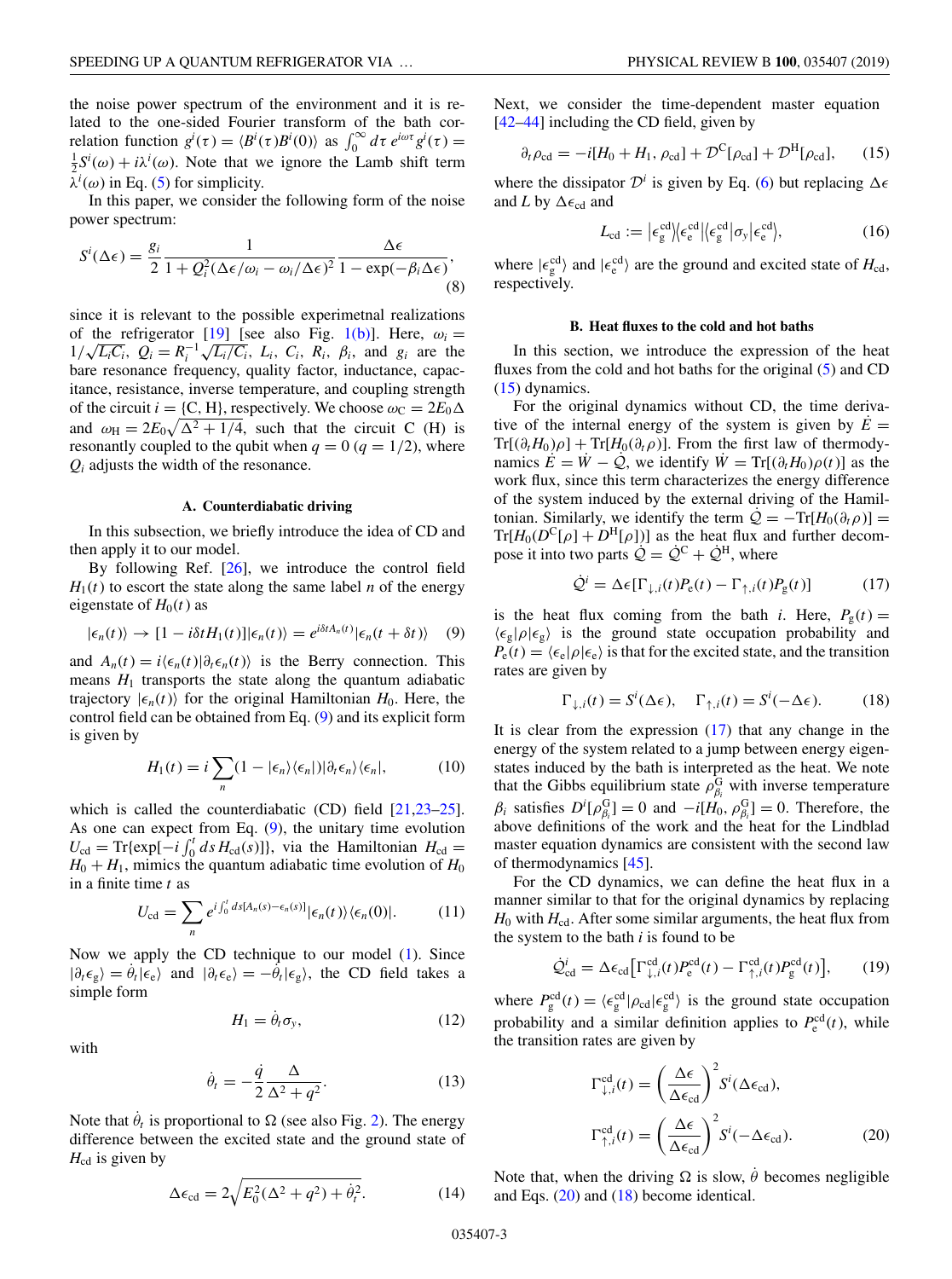# <span id="page-3-0"></span>**III. MAIN RESULTS: HEAT FLUXES AND THE THERMODYNAMIC EFFICIENCY OF THE OTTO CYCLE**

We now numerically solve the Lindblad master equation and calculate the heat flux as well as the efficiency of the Otto refrigerator, which constitute our main results.

#### **A. Dynamics of the Otto cycle**

We first note that the design of the protocol lets the CD field become small ( $\dot{\theta} \simeq 0$ ) when the qubit is interacting with the hot or cold baths ( $q \approx 0$  or  $q \approx 1/2$ ). This ensures that the CD is less affected by the baths and is able to cancel nonadiabatic excitations during the cycle. As a result, the coherence between different energy eigenstates of the original Hamiltonian is suppressed and the coherence induced power and efficiency losses [\[18\]](#page-6-0) can be avoided.

To support this idea, let us denote the matrix elements of  $\rho_{\text{cd}}$  using the basis  $|\epsilon_n\rangle$  as

$$
P_{|\epsilon_n\rangle}^{\text{cd}} = \langle \epsilon_n | \rho_{\text{cd}} | \epsilon_n \rangle, \tag{21}
$$

$$
\delta \rho_{ge}^{\text{cd}} = \langle \epsilon_{g} | \rho_{\text{cd}} | \epsilon_{e} \rangle. \tag{22}
$$

The Lindblad master equation [\(15\)](#page-2-0) can be rewritten as a Pauli master equation–like form

$$
\partial_t P_{|\epsilon_g\rangle}^{\text{cd}} = \sum_i \left( \Gamma_{\downarrow,i}^{\text{cd}} P_{|\epsilon_e\rangle}^{\text{cd}} - \Gamma_{\uparrow,i}^{\text{cd}} P_{|\epsilon_g\rangle}^{\text{cd}} \right) + O(\delta^2) + O(\delta \rho_{ge}^{\text{cd}}, \delta),
$$
  

$$
\partial_t \delta \rho_{ge}^{\text{cd}} = -\frac{1}{2} \sum_i \left( \Gamma_{\downarrow,i}^{\text{cd}} + \Gamma_{\uparrow,i}^{\text{cd}} \right) \delta \rho_{ge}^{\text{cd}} + O(\delta), \tag{23}
$$

where

$$
\delta(t) = \frac{\dot{\theta}_t}{\Delta \epsilon(t)}\tag{24}
$$



FIG. 3. Functional form of the relative energy scale of the CD field with respect to the original Hamiltonian  $\delta(t) = \dot{\theta}/\Delta\epsilon$  (24) for different driving frequency  $\Omega$  (black curves). The vertical red (blue) dashed lines indicate the time region in which the interaction between the hot (cold) bath and the qubit is dominant. Note that the CD works well if  $\delta(t)$  is sufficiently small during the time region in which the system interacts with the heat baths [see Eq.  $(23)$ ]. From this figure, we find that the CD-assisted control is affected by the cold bath and the performance of the refrigerator is degraded. The parameters used here are  $a = 2$ ,  $E_0 = 1$ ,  $\Delta = 0.12$ ,  $\beta_C^{-1} = 0.15$ ,  $\beta_H^{-1} = 0.3$ ,  $g_C =$  $g_{\text{H}} = 1$ , and  $Q_{\text{C}} = Q_{\text{H}} = 30$ .



FIG. 4. Excited-state probability using the basis  $|\epsilon_e\rangle$  for the CD  $(P_{|\epsilon_e}^{\text{cd}})$  (orange solid curve), original  $(P_e)$  (green solid curve), and classical (black dashed curve) dynamics. Note that the excitedstate probability for the CD dynamics is almost identical to that of the classical dynamics, showing the effectiveness of the CD technique even in open quantum systems. The parameters used here are  $\Omega = 0.1$ ,  $a = 2$ ,  $E_0 = 1$ ,  $\Delta = 0.12$ ,  $\beta_C^{-1} = 0.15$ ,  $\beta_H^{-1} =$ 0.3,  $g_C = g_H = 1$ , and  $Q_C = Q_H = 30$ .

quantifies the relative energy scale of the CD field with respect to the original Hamiltonian (see Fig. 3). We therefore find that if  $\delta \rho_{ge}(0) = 0$  and the driving frequency  $\Omega$  is not too large such that  $\delta$  is small, the CD dynamics is essentially described by the classical master equation [i.e., the first line of Eq. (23) by neglecting  $O(\delta^2)$  and  $O(\delta \rho_{ge}^{cd}, \delta)$  terms]. However, in general, we cannot completely cancel the coherent excitations because there is a mismatch between the basis  $|\epsilon_n\rangle$  in which the CD is designed to follow and the basis  $|\epsilon_n^{cd}\rangle$  which the dissipation acts on. Note that this mismatch is quantified by  $|\langle \epsilon_g^{\text{cd}} | \epsilon_g \rangle|^2 = 1/2 + \Delta \epsilon / (2\Delta \epsilon_{\text{cd}}) = 1 - \delta^2 + O(\delta^4).$ 

In Fig. 4, we plot  $P_{\{\epsilon_e\}}^{\text{cd}}$ , which shows an excellent agreement with that of the classical model. On the other hand, we find coherent oscillations for the original dynamics *P*e. We further consider the effectiveness of CD by analyzing the coherence of the system between different energy eigenstates



FIG. 5. Relative entropy of coherence *C* for the CD dynamics  $C(\rho_{cd})$  (orange curve) and the original dynamics  $C(\rho)$  (green line). Note that the coherence between different energy eigenstates  $|\epsilon_n\rangle$ is suppressed by at least one order of magnitude via the CD. This suppression improves the coherence induced losses of power and efficiency. The parameters are  $\Omega = 0.1$ ,  $a = 2$ ,  $E_0 = 1$ ,  $\Delta =$ 0.12,  $\beta_{\rm C}^{-1} = 0.15$ ,  $\beta_{\rm H}^{-1} = 0.3$ ,  $g_{\rm C} = g_{\rm H} = 1$ , and  $Q_{\rm C} = Q_{\rm H} = 30$ .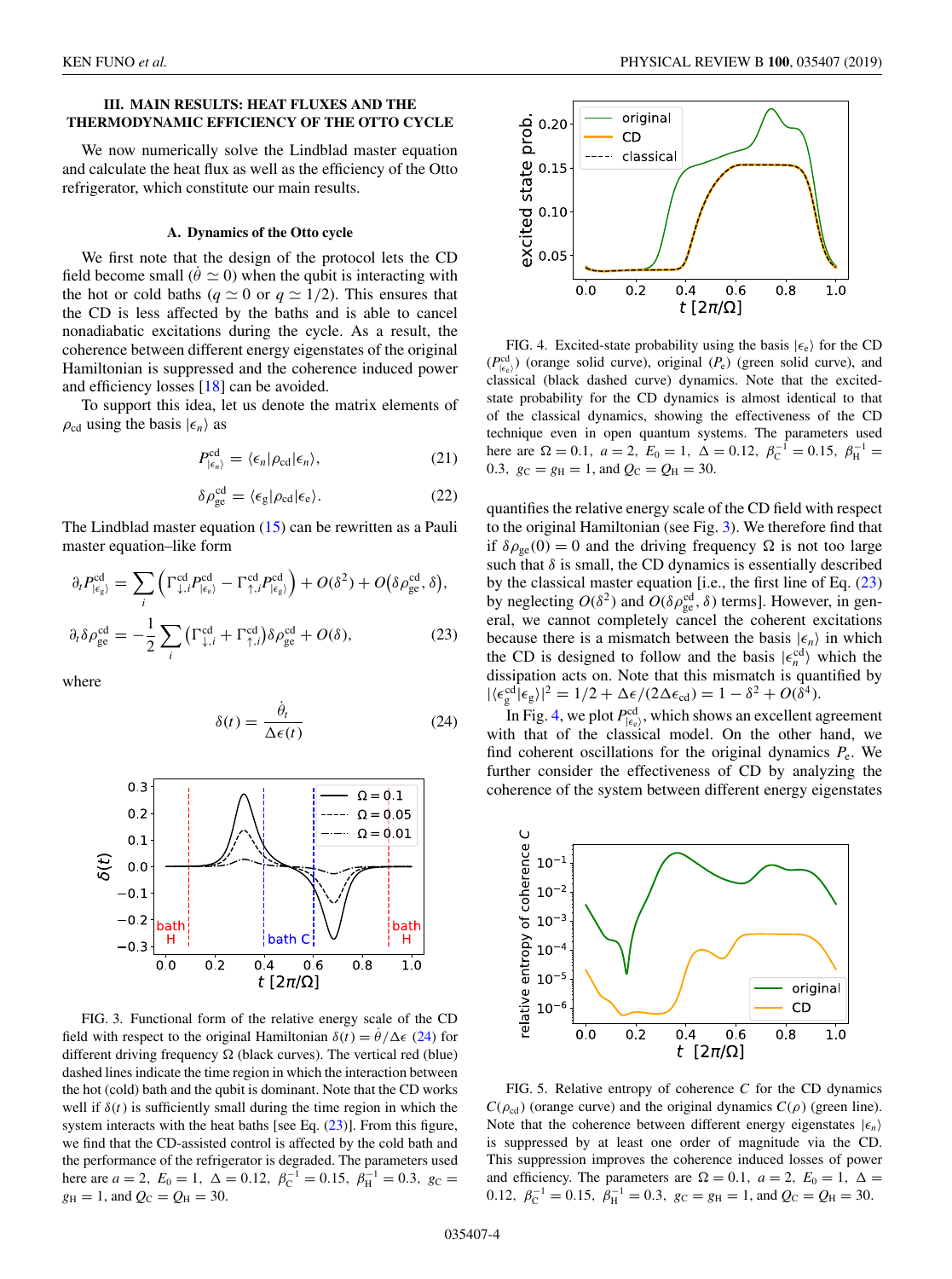

FIG. 6. Heat fluxes  $\dot{Q}$  as functions of time *t* for one cycle. (a) Heat flux to the hot bath for the original dynamics  $\dot{Q}^H$  (green solid curve), CD dynamics  $\dot{Q}_{\text{cd}}^{\text{H}}$  (orange solid curve), and classical dynamics (black dashed curve). (b) Heat flux to the cold bath  $(\dot{Q}^C)$ . Note that the negative value of  $\mathcal{Q}^C$  means that the energy is transferred from the cold bath to the system. We also note that the system exchanges heat with the hot and cold baths around the resonance points  $q(t) = 1/2$  and  $q(t) = 0$ , respectively. These plots show that the original protocol is not working effectively, compared with the classical model, to transport heat from the cold bath to the hot bath. However, the CD technique largely improves the efficiency of transporting heat since the heat fluxes between the CD and classical dynamics are almost identical. The parameters are  $\Omega = 0.1$ ,  $a =$ 2,  $E_0 = 1$ ,  $\Delta = 0.12$ ,  $\beta_C^{-1} = 0.15$ ,  $\beta_H^{-1} = 0.3$ ,  $g_C = g_H = 1$ , and  $Q_{\rm C} = Q_{\rm H} = 30.$ 

 $|\epsilon_n\rangle$ . We adopt the relative entropy of coherence  $C(\sigma)$  =  $S(\sigma^d) - S(\sigma)$  for a density matrix  $\sigma$ , which is found to be a proper measure of coherence [\[46\]](#page-7-0). Here,  $S(\sigma) = -\text{Tr}[\sigma \ln \sigma]$ is the von Neumann entropy and  $\sigma^d = \sum_n |\epsilon_n\rangle \langle \epsilon_n | \sigma | \epsilon_n \rangle \langle \epsilon_n |$ is the diagonal part of  $\sigma$ . Note that when  $C(\sigma) = 0$ ,  $\sigma$  has no coherence between eigenstates  $|\epsilon_n\rangle$ . In Fig. [5,](#page-3-0) we plot the relative entropy of coherence for the CD  $[C(\rho_{cd})]$  and original  $[C(\rho)]$  dynamics and find that  $C(\rho_{cd})$  is at least one order of magnitude smaller than  $C(\rho)$ .

#### **B. Heat flux between the system and the two heat baths**

Next, we study the heat flux. Here, the sign convention of the heat is chosen such that when it is positive, heat flows from the system to the bath. In Fig.  $6(a)$ , we plot the heat flux to the hot bath, where the interaction is dominant around  $q = 1/2$ . Here, the heat flux  $\dot{Q}_{cd}^{\text{H}}$  via CD has an excellent agreement with its classical counterpart  $\dot{Q}_{cl}^{\text{H}}$ , calculated from the classical master equation. This agreement can be understood from Fig. [3](#page-3-0) that  $\delta \simeq 0$  when the system is interacting with the hot



FIG. 7. Cooling power  $\Pi^C$  (descending curves) of the cold bath and the heating power  $\Pi^H$  (ascending curves) of the hot bath as functions of the driving frequency  $\Omega$ . These plots show that, for the original protocol, in the large  $\Omega$  regime the cooling of the cold bath is degraded while the hot bath is more heated up. On the other hand, the CD technique largely improves the cooling power as well as suppressing the heating power. We note that the cooling and heating powers of the CD dynamics are almost identical (but have tiny differences) to those of the classical model. The parameters are  $a =$ 2,  $E_0 = 1$ ,  $\Delta = 0.12$ ,  $\beta_C^{-1} = 0.15$ ,  $\beta_H^{-1} = 0.3$ ,  $g_C = g_H = 1$ , and  $Q_{C} = Q_{H} = 30.$ 

bath ( $q \approx 1/2$ ). In Fig. 6(b), we plot the heat flux to the cold bath, where the interaction is dominant around  $q = 0$ . Here, the heat flux  $\dot{Q}_{cd}^C$  agrees well with its classical counterpart  $\dot{Q}_{cl}^C$ , although we find a slight deviation because  $\delta$  is finite when the system is interacting with the cold bath ( $q \simeq 0$ ). See also Fig. [3.](#page-3-0)

The heat fluxes for the original dynamics  $\dot{Q}^H$  and  $\dot{Q}^C$ (green solid curve) take different values compared with the classical model because of the coherent oscillations shown in Fig. [4](#page-3-0) and Fig. [5.](#page-3-0) When  $\Omega$  is too large, the heat from the cold bath may change sign, i.e., the cold bath is heated up.

#### **C. Thermodynamic efficiency of the refrigerator**

Finally, we compare the power and the thermodynamic efficiency (coefficient of performance) of the refrigerator. The efficiency of the original dynamics is given by  $\eta =$  $-Q^{C}/W = -Q^{C}/(Q^{H} + Q^{C})$ , where we use the first law of thermodynamics  $W = Q^H + Q^C$  for a stationary cycle and obtain the second equality, and  $Q^i = \int dt \ Q^i(t)$  and  $W =$  $\int dt \, \dot{W}(t)$  are the heat and work for one stationary cycle, respectively. The efficiencies for the CD dynamics and the classical dynamics are defined in a similar manner. Note that we include the effect of the CD in a standard manner by defining the efficiency based on the total Hamiltonian including the CD field. We also note that there are several proposals for the energy costs of STA [\[47–49\]](#page-7-0), including a modified definition of the efficiency [\[29\]](#page-6-0). The cooling power of the cold bath is defined as  $\Pi^C = Q^C/(2\pi/\Omega)$  and a similar definition applies to the heating power  $\Pi^H$  as well.

We plot the power in Fig. 7 and the efficiency in Fig. [8](#page-5-0) as a function of the driving frequency  $\Omega$  for the original dynamics, CD dynamics, and classical dynamics. Because of the coherent oscillations seen in Fig. [4](#page-3-0) and Fig. [5](#page-3-0) for the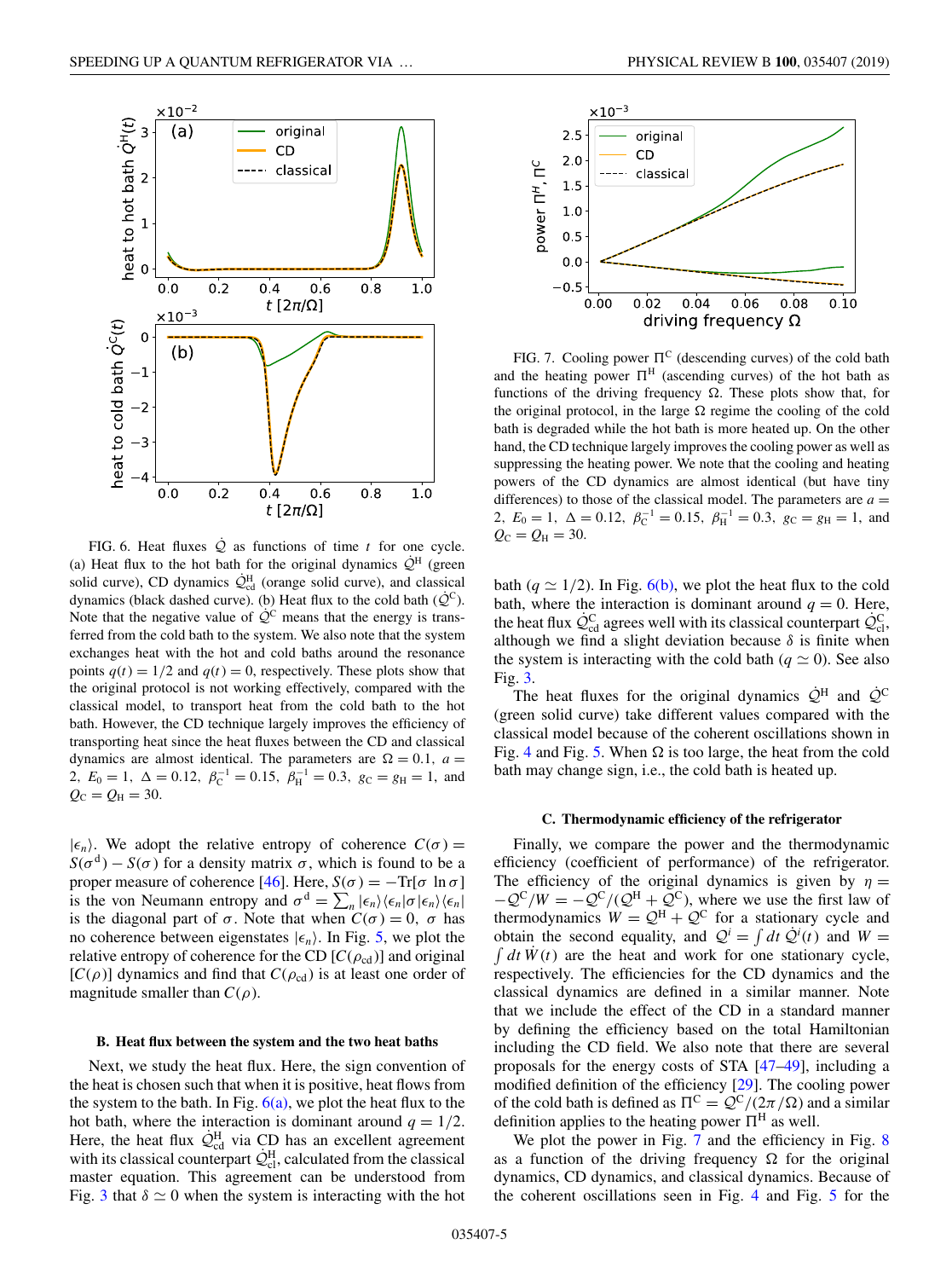<span id="page-5-0"></span>

FIG. 8. Thermodynamic efficiency of the refrigerator as a function of the driving frequency  $\Omega$ . Note that, in the large  $\Omega$  regime, the efficiency of the original dynamics is significantly decreased because of the coherent induced losses. On the other hand, the CD technique largely improves the efficiency. Here, the Carnot efficiency is  $\eta = (\beta_C/\beta_H - 1)^{-1} = 1$  and the conventional Otto efficiency is  $\eta = (\omega_H/\omega_C - 1)^{-1} = 0.304$ . Note again that, in our model, the quantum adiabatic strokes and the thermalization strokes are not completely separated because of the finite width of the noise power spectrum [\(8\)](#page-2-0). As a result, in the quasistatic limit ( $\Omega \rightarrow 0$ ), our model does not recover the conventional Otto cycle and the efficiency drops down since the "quantum adiabatic stroke" is strongly affected by the bath. The parameters are  $a = 2$ ,  $E_0 = 1$ ,  $\Delta = 0.12$ ,  $\beta_C^{-1} =$ 0.15,  $\beta_{\text{H}}^{-1} = 0.3$ ,  $g_{\text{C}} = g_{\text{H}} = 1$ , and  $Q_{\text{C}} = Q_{\text{H}} = 30$ .

original dynamics, the population of the ground and excited states may be reversed and  $Q^C$  varies from negative to positive values depending on  $\Omega$ . This affects the cooling power and the efficiency as it falls down rapidly in the large  $\Omega$  regime. For the CD dynamics, we can largely improve them in the large  $\Omega$ regime. For the cooling and heating powers, we find that the differences between the CD dynamics and the classical dynamics are tiny. However, these differences become apparent in the efficiency, as we find a slight decrease of the efficiency for the CD dynamics compared with that for the classical dynamics. Since  $\delta$  scales linearly in  $\Omega$ , the discrepancy of the efficiency between the CD and classical dynamics becomes larger as we speed up the thermodynamic cycle.

#### **IV. EXPERIMENTAL FEASIBILITY**

Finally, we discuss possible experimental realizations of the refrigerator cycles proposed in this paper. The qubit Hamiltonian  $H_0$  [\(1\)](#page-1-0) can be realized by a transmon qubit, where the external magnetic flux  $\Phi(t)$  is applied to the SQUID loop and the Josephson coupling energy  $E_J[\Phi]$  is tunable (see Fig. [1\)](#page-1-0). In this case,  $q(t)$  is given by  $q = (\Phi - \Phi_0/2)/\Phi_0$ , where  $\Phi_0 = h/2e$  is the superconducting flux quantum. The energy gap at  $q = 0$  is characterized by  $\Delta \sim E_C/E_J[\Phi_0/2]$ and the overall energy is  $E_0 \sim E_J[\Phi_0/2]$ , where  $E_C$  refers to the Cooper pair charging energy.

The CD field  $H_1$  [\(12\)](#page-2-0) can be realized by the standard *x*, *y*-axis single-qubit rotation, where a microwave drive line is capacitively coupled to the qubit (see Fig. [1\)](#page-1-0). The interaction Hamiltonian reads  $\Omega_d V_d(t) \sigma_v$ , where  $\Omega_d$  is the qubit-microwave coupling frequency and  $V<sub>d</sub>(t)$  is the timedependent voltage which is applied to the qubit through the

microwave drive line [\[50\]](#page-7-0). By choosing  $\dot{\theta}_t = \Omega_d V_d(t)$ , the CD field  $H_1$  [\(12\)](#page-2-0) can be implemented.

The  $\sigma_v$  coupling of the qubit to the hot and cold baths can be realized by capacitively coupling the qubit to two resonators (see Fig. [1\)](#page-1-0). We note that a transmon qubit has been capacitively coupled to two RLC resonators (without modulating the qubit frequency) and the stationary heat currents have been measured experimentally [\[10\]](#page-6-0).

We also note that  $H_0 + H_1$  can be realized in various information processing systems by driving the qubit with classical fields in the  $\sigma_x$ ,  $\sigma_y$ , and  $\sigma_z$  directions in order to realize the  $E_0 \Delta \sigma_x$ ,  $\dot{\theta}_t \sigma_y$ , and  $E_0 q(t) \sigma_z$  terms. Note that this technique is standard in many quantum information experiments such as superconducting qubits  $[50,51]$ , NMR systems  $[52]$ , and NV-center spins [\[53\]](#page-7-0), where one can rotate the qubit in any direction of the Bloch sphere. It has also been utilized to generate a time-dependent Hamiltonian and its control CD field for a superconducting Xmon qubit [\[54\]](#page-7-0).

## **V. CONCLUDING REMARKS**

In conclusion, we have studied the performance of a quantum Otto-type refrigerator assisted by the counterdiabatic driving (CD) technique. We find that the CD can effectively counteract nonadiabatic coherent excitations even in open quantum systems, allowing a large improvement of the thermodynamic efficiency of the refrigerator. A comparison with a classical model is also studied, and we show the deviation of the CD dynamics from the classical master equation in terms of a parameter  $\delta(t)$  [\(24\)](#page-3-0) which quantifies the relative energy scale between the CD field and the original Hamiltonian. This deviation arises from the mismatch between the basis in which the dissipation acts on and that in which the CD is designed to follow, and decreases the performance of the CD. We have also discussed experimental feasibility of the proposed quantum refrigerator. We hope that this investigation of efficient cooling and heat transferring techniques will contribute to further developments of quantum information technologies.

#### **ACKNOWLEDGMENTS**

The numerical calculations were done by using the QuTiP library [\[55,56\]](#page-7-0). K.F. was supported by the JSPS KAKENHI Grant No. JP18J00454. N.L. acknowledges partial support from JST PRESTO through Grant No. JPMJPR18GC. B.K. and J.P.P. acknowledge Academy of Finland Grant No. 312057 and Marie Sklodowska-Curie actions (Grant Agreements No. 742559 and No. 766025). F.N. is supported in part by the: MURI Center for Dynamic Magneto-Optics via the Air Force Office of Scientific Research (AFOSR) (Grant No. FA9550-14-1-0040), Army Research Office (ARO) (Grant No. W911NF-18-1-0358), Asian Office of Aerospace Research and Development (AOARD) (Grant No. FA2386-18-1- 4045), Japan Science and Technology Agency (JST) (via the Q-LEAP program and the CREST Grant No. JPMJCR1676), and Japan Society for the Promotion of Science (JSPS) (JSPS-RFBR Grant No. 17-52-50023 and JSPS-FWO Grant No. VS.059.18N). F.N. and N.L. also acknowledge support from the RIKEN-AIST Challenge Research Fund and the John Templeton Foundation.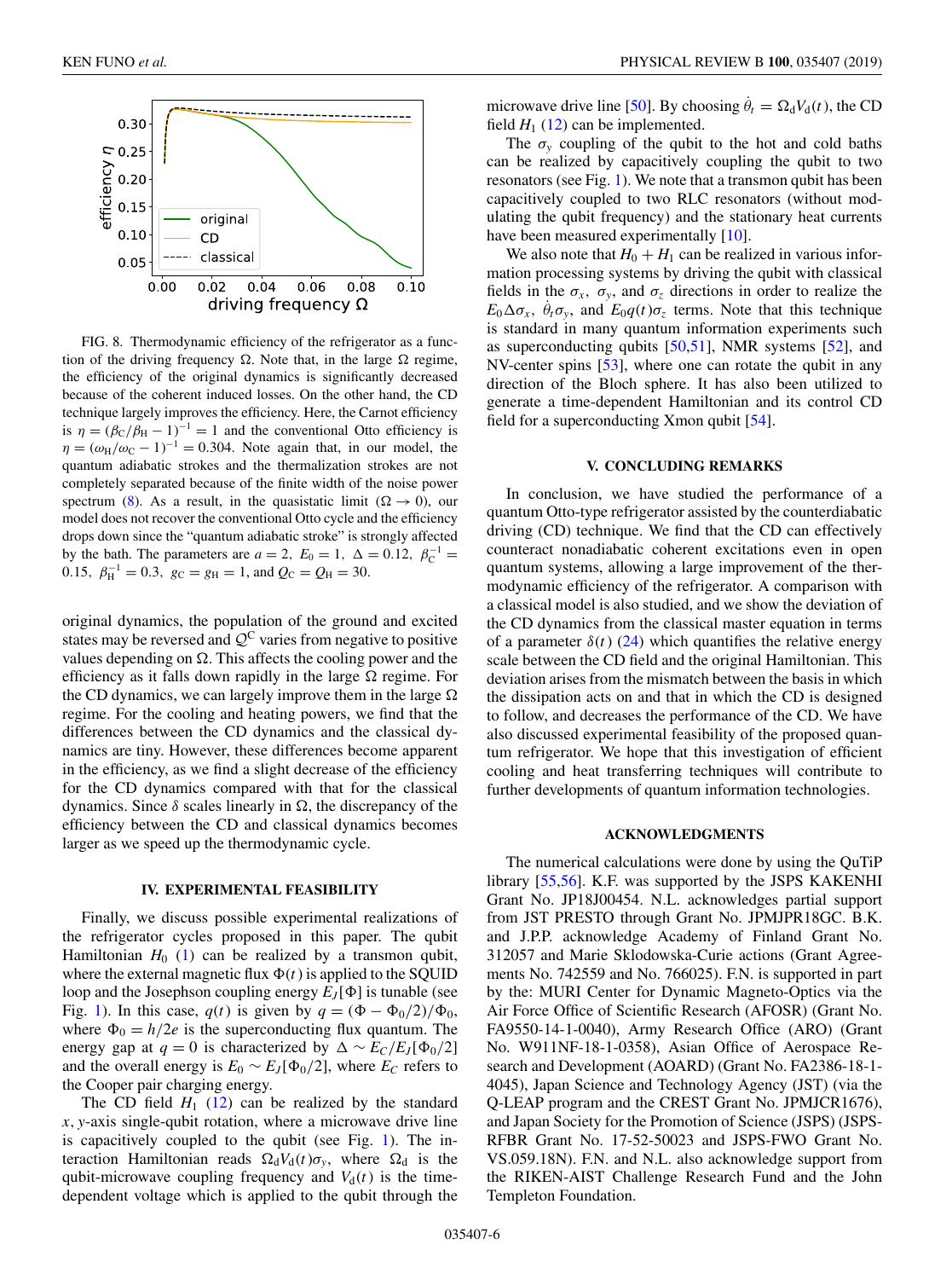- <span id="page-6-0"></span>[1] T. B. Batalhão, A. M. Souza, L. Mazzola, R. Auccaise, R. S. Sarthour, I. S. Oliveira, J. Goold, G. De Chiara, M. Paternostro, and R. M. Serra, Experimental Reconstruction of Work Distribution and Study of Fluctuation Relations in a Closed Quantum System, [Phys. Rev. Lett.](https://doi.org/10.1103/PhysRevLett.113.140601) **[113](https://doi.org/10.1103/PhysRevLett.113.140601)**, [140601](https://doi.org/10.1103/PhysRevLett.113.140601) [\(2014\)](https://doi.org/10.1103/PhysRevLett.113.140601).
- [2] S. An, J.-N. Zhang, M. Um, D. Lv, Y. Lu, J. Zhang, Z.-Q. Yin, H. T. Quan, and K. Kim, Experimental test of the quantum Jarzynski equality with a trapped-ion system, [Nat. Phys.](https://doi.org/10.1038/nphys3197) **[11](https://doi.org/10.1038/nphys3197)**, [193](https://doi.org/10.1038/nphys3197) [\(2015\)](https://doi.org/10.1038/nphys3197).
- [3] P. A. Camati, J. P. S. Peterson, T. B. Batalhão, K. Micadei, A. M. Souza, R. S. Sarthour, I. S. Oliveira, and R. M. Serra, Experimental Rectification of Entropy Production by Maxwell's Demon in a Quantum System, [Phys. Rev. Lett.](https://doi.org/10.1103/PhysRevLett.117.240502) **[117](https://doi.org/10.1103/PhysRevLett.117.240502)**, [240502](https://doi.org/10.1103/PhysRevLett.117.240502) [\(2016\)](https://doi.org/10.1103/PhysRevLett.117.240502).
- [4] N. Cottet, S. Jezouin, L. Bretheau, P. C.- Ibarcq, Q. Ficheux, J. Anders, A. Auffèves, R. Azouit, P. Rouchon, and B. Huard, [Observing a quantum Maxwell demon at work,](https://doi.org/10.1073/pnas.1704827114) Proc. Natl. Acad. Sci. USA **[114](https://doi.org/10.1073/pnas.1704827114)**, [7561](https://doi.org/10.1073/pnas.1704827114) [\(2017\)](https://doi.org/10.1073/pnas.1704827114).
- [5] Y. Masuyama, K. Funo, Y. Murashita, A. Noguchi, S. Kono, Y. Tabuchi, R. Yamazaki, M. Ueda, and Y. Nakamura, Information-to-work conversion by Maxwell's demon in a superconducting circuit-QED system, [Nat. Commun.](https://doi.org/10.1038/s41467-018-03686-y) **[9](https://doi.org/10.1038/s41467-018-03686-y)**, [1291](https://doi.org/10.1038/s41467-018-03686-y) [\(2018\)](https://doi.org/10.1038/s41467-018-03686-y).
- [6] M. Naghiloo, J. J. Alonso, A. Romito, E. Lutz, and K. W. Murch, Information Gain and Loss for a Quantum Maxwell's Demon, [Phys. Rev. Lett.](https://doi.org/10.1103/PhysRevLett.121.030604) **[121](https://doi.org/10.1103/PhysRevLett.121.030604)**, [030604](https://doi.org/10.1103/PhysRevLett.121.030604) [\(2018\)](https://doi.org/10.1103/PhysRevLett.121.030604).
- [7] K. Y. Tan, M. Partanen, R. E. Lake, J. Govenius, S. Masuda, and M. Möttönen, Quantum-circuit refrigerator, [Nat. Commun.](https://doi.org/10.1038/ncomms15189) **[8](https://doi.org/10.1038/ncomms15189)**, [15189](https://doi.org/10.1038/ncomms15189) [\(2017\)](https://doi.org/10.1038/ncomms15189).
- [8] J. P. S. Peterson, T. B. Batalhão, M. Herrera, A. M. Souza, R. S. Sarthour, I. S. Oliveira, and R. M. Serra, Experimental characterization of a spin quantum heat engine, [arXiv:1803.06021.](http://arxiv.org/abs/arXiv:1803.06021)
- [9] G. Maslennikov, S. Ding, R. Hablützel, J. Gan, A. Roulet, S. Nimmrichter, J. Dai, V. Scarani, and D. Matsukevich, Quantum absorption refrigerator with trapped ions, [Nat. Commun.](https://doi.org/10.1038/s41467-018-08090-0) **[10](https://doi.org/10.1038/s41467-018-08090-0)**, [202](https://doi.org/10.1038/s41467-018-08090-0) [\(2019\)](https://doi.org/10.1038/s41467-018-08090-0).
- [10] A. Ronzani, B. Karimi, J. Senior, Y.-C. Chang, J. T. Peltonen, C. Chen, and J. Pekola, Tunable photonic heat transport in a quantum heat valve, [Nat. Phys.](https://doi.org/10.1038/s41567-018-0199-4) **[14](https://doi.org/10.1038/s41567-018-0199-4)**, [991](https://doi.org/10.1038/s41567-018-0199-4) [\(2018\)](https://doi.org/10.1038/s41567-018-0199-4).
- [11] H. T. Quan, Y.-X. Liu, C. P. Sun, and F. Nori, Quantum [thermodynamic cycles and quantum heat engines,](https://doi.org/10.1103/PhysRevE.76.031105) Phys. Rev. E **[76](https://doi.org/10.1103/PhysRevE.76.031105)**, [031105](https://doi.org/10.1103/PhysRevE.76.031105) [\(2007\)](https://doi.org/10.1103/PhysRevE.76.031105).
- [12] R. Kosloff and Y. Rezek, The quantum harmonic Otto cycle, [Entropy](https://doi.org/10.3390/e19040136) **[19](https://doi.org/10.3390/e19040136)**, [136](https://doi.org/10.3390/e19040136) [\(2017\)](https://doi.org/10.3390/e19040136).
- [13] M. O. Scully, M. S. Zubairy, G. S. Agarwal, and H. Walther, Extracting work from a single heat bath via vanishing quantum coherence, [Science](https://doi.org/10.1126/science.1078955) **[299](https://doi.org/10.1126/science.1078955)**, [862](https://doi.org/10.1126/science.1078955) [\(2003\)](https://doi.org/10.1126/science.1078955).
- [14] R. Uzdin, A. Levy, and R. Kosloff, Equivalence of Quantum Heat Machines, and Quantum-Thermodynamic Signatures, [Phys. Rev. X](https://doi.org/10.1103/PhysRevX.5.031044) **[5](https://doi.org/10.1103/PhysRevX.5.031044)**, [031044](https://doi.org/10.1103/PhysRevX.5.031044) [\(2015\)](https://doi.org/10.1103/PhysRevX.5.031044).
- [15] J. Jaramillo, M. Beau, and A. del Campo, Quantum supremacy of many-particle thermal machines, [New J. Phys.](https://doi.org/10.1088/1367-2630/18/7/075019) **[18](https://doi.org/10.1088/1367-2630/18/7/075019)**, [075019](https://doi.org/10.1088/1367-2630/18/7/075019) [\(2016\)](https://doi.org/10.1088/1367-2630/18/7/075019).
- [16] S. Deffner, Efficiency of harmonic quantum Otto engines at maximal power, [Entropy](https://doi.org/10.3390/e20110875) **[20](https://doi.org/10.3390/e20110875)**, [875](https://doi.org/10.3390/e20110875) [\(2018\)](https://doi.org/10.3390/e20110875).
- [17] J. Klatzow, J. N. Becker, P. M. Ledingham, C. Weinzetl, K. T. Kaczmarek, D. J. Saunders, J. Nunn, I. A. Walmsley, R. Uzdin, and E. Poem, Experimental Demonstration of Quantum Effects in the Operation of Microscopic Heat Engines, [Phys. Rev. Lett.](https://doi.org/10.1103/PhysRevLett.122.110601) **[122](https://doi.org/10.1103/PhysRevLett.122.110601)**, [110601](https://doi.org/10.1103/PhysRevLett.122.110601) [\(2019\)](https://doi.org/10.1103/PhysRevLett.122.110601).
- [18] K. Brandner, M. Bauer, and U. Seifert, Universal Coherence-Induced Power Losses of Quantum Heat Engines in Linear Response, [Phys. Rev. Lett.](https://doi.org/10.1103/PhysRevLett.119.170602) **[119](https://doi.org/10.1103/PhysRevLett.119.170602)**, [170602](https://doi.org/10.1103/PhysRevLett.119.170602) [\(2017\)](https://doi.org/10.1103/PhysRevLett.119.170602).
- [19] B. Karimi and J. P. Pekola, Otto refrigerator based on a super[conducting qubit: Classical and quantum performance,](https://doi.org/10.1103/PhysRevB.94.184503) Phys. Rev. B **[94](https://doi.org/10.1103/PhysRevB.94.184503)**, [184503](https://doi.org/10.1103/PhysRevB.94.184503) [\(2016\)](https://doi.org/10.1103/PhysRevB.94.184503).
- [20] J. P. Pekola, B. Karimi, G. Thomas, and D. V. Averin, Supremacy of incoherent sudden cycles, [arXiv:1812.10933.](http://arxiv.org/abs/arXiv:1812.10933)
- [21] E. Torrontegui, S. Ibáñez, S. Martínez-Garaot, M. Modugno, A. del Campo, D. Guéry-Odelin, A. Ruschhaupt, X. Chen, and J. G. Muga, Shortcuts to adiabaticity, [Adv. At., Mol., Opt. Phys.](https://doi.org/10.1016/B978-0-12-408090-4.00002-5) **[62](https://doi.org/10.1016/B978-0-12-408090-4.00002-5)**, [117](https://doi.org/10.1016/B978-0-12-408090-4.00002-5) [\(2013\)](https://doi.org/10.1016/B978-0-12-408090-4.00002-5).
- [22] D. Guéry-Odelin, A. Ruschhaupt, A. Kiely, E. Torrontegui, S. Martínez-Garaot, and J. G. Muga, Shortcuts to adiabaticity: concepts, methods, and applications, [arXiv:1904.08448.](http://arxiv.org/abs/arXiv:1904.08448)
- [23] M. Demirplak and S. A. Rice, Adiabatic population transfer with control fields, [J. Phys. Chem. A](https://doi.org/10.1021/jp030708a) **[107](https://doi.org/10.1021/jp030708a)**, [9937](https://doi.org/10.1021/jp030708a) [\(2003\)](https://doi.org/10.1021/jp030708a).
- [24] M. Demirplak and S. A. Rice, Assisted adiabatic passage revisited, [J. Phys. Chem. B](https://doi.org/10.1021/jp040647w) **[109](https://doi.org/10.1021/jp040647w)**, [6838](https://doi.org/10.1021/jp040647w) [\(2005\)](https://doi.org/10.1021/jp040647w).
- [25] M. V. Berry, Transitionless quantum driving, [J. Phys. A](https://doi.org/10.1088/1751-8113/42/36/365303) **[42](https://doi.org/10.1088/1751-8113/42/36/365303)**, [365303](https://doi.org/10.1088/1751-8113/42/36/365303) [\(2009\)](https://doi.org/10.1088/1751-8113/42/36/365303).
- [26] C. Jarzynski, Generating shortcuts to adiabaticity in quantum and classical dynamics, [Phys. Rev. A](https://doi.org/10.1103/PhysRevA.88.040101) **[88](https://doi.org/10.1103/PhysRevA.88.040101)**, [040101\(R\)](https://doi.org/10.1103/PhysRevA.88.040101) [\(2013\)](https://doi.org/10.1103/PhysRevA.88.040101).
- [27] A. del Campo, J. Goold, and M. Paternostro, More bang for your buck: Super-adiabatic quantum engines, [Sci. Rep.](https://doi.org/10.1038/srep06208) **[4](https://doi.org/10.1038/srep06208)**, [6208](https://doi.org/10.1038/srep06208) [\(2014\)](https://doi.org/10.1038/srep06208).
- [28] L. Chotorlishvili, M. Azimi, S. Stagraczynski, Z. Toklikishvili, M. Schuler, and J. Berakdar, Superadiabatic quantum heat engine with a multiferroic working medium, [Phys. Rev. E](https://doi.org/10.1103/PhysRevE.94.032116) **[94](https://doi.org/10.1103/PhysRevE.94.032116)**, [032116](https://doi.org/10.1103/PhysRevE.94.032116) [\(2016\)](https://doi.org/10.1103/PhysRevE.94.032116).
- [29] O. Abah and E. Lutz, Energy efficient quantum machines, [EPL](https://doi.org/10.1209/0295-5075/118/40005) **[118](https://doi.org/10.1209/0295-5075/118/40005)**, [40005](https://doi.org/10.1209/0295-5075/118/40005) [\(2018\)](https://doi.org/10.1209/0295-5075/118/40005).
- [30] S. Deng, A. Chenu, P. Diao, F. Li, S. Yu, I. Coulamy, A. del Campo, and H. Wu, Superadiabatic quantum friction suppression in finite-time thermodynamics, [Sci. Adv.](https://doi.org/10.1126/sciadv.aar5909) **[4](https://doi.org/10.1126/sciadv.aar5909)**, [eaar5909](https://doi.org/10.1126/sciadv.aar5909) [\(2018\)](https://doi.org/10.1126/sciadv.aar5909).
- [31] A. del Campo, A. Chenu, S. Deng, and H. Wu, in *Friction-free Quantum Machines*, edited by F. Binder, L. Correa, C. Gogolin, J. Anders, and G. Adesso, Thermodynamics in the Quantum Regime. Fundamental Theories of Physics Vol. 195 (Springer, Cham, 2018).
- [32] T. V. Acconcia and M. V. S. Bonanca, Degenerate optimal paths in thermally isolated systems, [Phys. Rev. E](https://doi.org/10.1103/PhysRevE.91.042141) **[91](https://doi.org/10.1103/PhysRevE.91.042141)**, [042141](https://doi.org/10.1103/PhysRevE.91.042141) [\(2015\)](https://doi.org/10.1103/PhysRevE.91.042141).
- [33] T. V. Acconcia, M. V. S. Bonanca, and S. Deffner, Shortcuts to adiabaticity from linear response theory, [Phys. Rev. E](https://doi.org/10.1103/PhysRevE.92.042148) **[92](https://doi.org/10.1103/PhysRevE.92.042148)**, [042148](https://doi.org/10.1103/PhysRevE.92.042148) [\(2015\)](https://doi.org/10.1103/PhysRevE.92.042148).
- [34] P. Menczel, T. Pyhäranta, C. Flindt, and K. Brandner, Two-Stroke Optimization Scheme for Mesoscopic Refrigerators, [Phys. Rev. B](https://doi.org/10.1103/PhysRevB.99.224306) **[99](https://doi.org/10.1103/PhysRevB.99.224306)**, [224306](https://doi.org/10.1103/PhysRevB.99.224306) [\(2019\)](https://doi.org/10.1103/PhysRevB.99.224306).
- [35] M. G. Bason, M. Viteau, N. Malossi, P. Huillery, E. Arimondo, D. Ciampini, R. Fazio, V. Giovannetti, R. Mannella, and O. Morsch, High-fidelity quantum driving, [Nat. Phys.](https://doi.org/10.1038/nphys2170) **[8](https://doi.org/10.1038/nphys2170)**, [147](https://doi.org/10.1038/nphys2170) [\(2012\)](https://doi.org/10.1038/nphys2170).
- [36] J. Zhang, J. H. Shim, I. Niemeyer, T. Taniguchi, T. Teraji, H. Abe, S. Onoda, T. Yamamoto, T. Ohshima, J. Isoya, and D. Suter, Experimental Implementation of Assisted Quantum Adiabatic Passage in a Single Spin, [Phys. Rev. Lett.](https://doi.org/10.1103/PhysRevLett.110.240501) **[110](https://doi.org/10.1103/PhysRevLett.110.240501)**, [240501](https://doi.org/10.1103/PhysRevLett.110.240501) [\(2013\)](https://doi.org/10.1103/PhysRevLett.110.240501).
- [37] Y.-X. Du, Z.-T. Liang, Y.-C. Li, X.-X. Yue, Q.-X. Lv, W. Huang, X. Chen, H. Yan, and S.-L. Zhum, Experimental realization